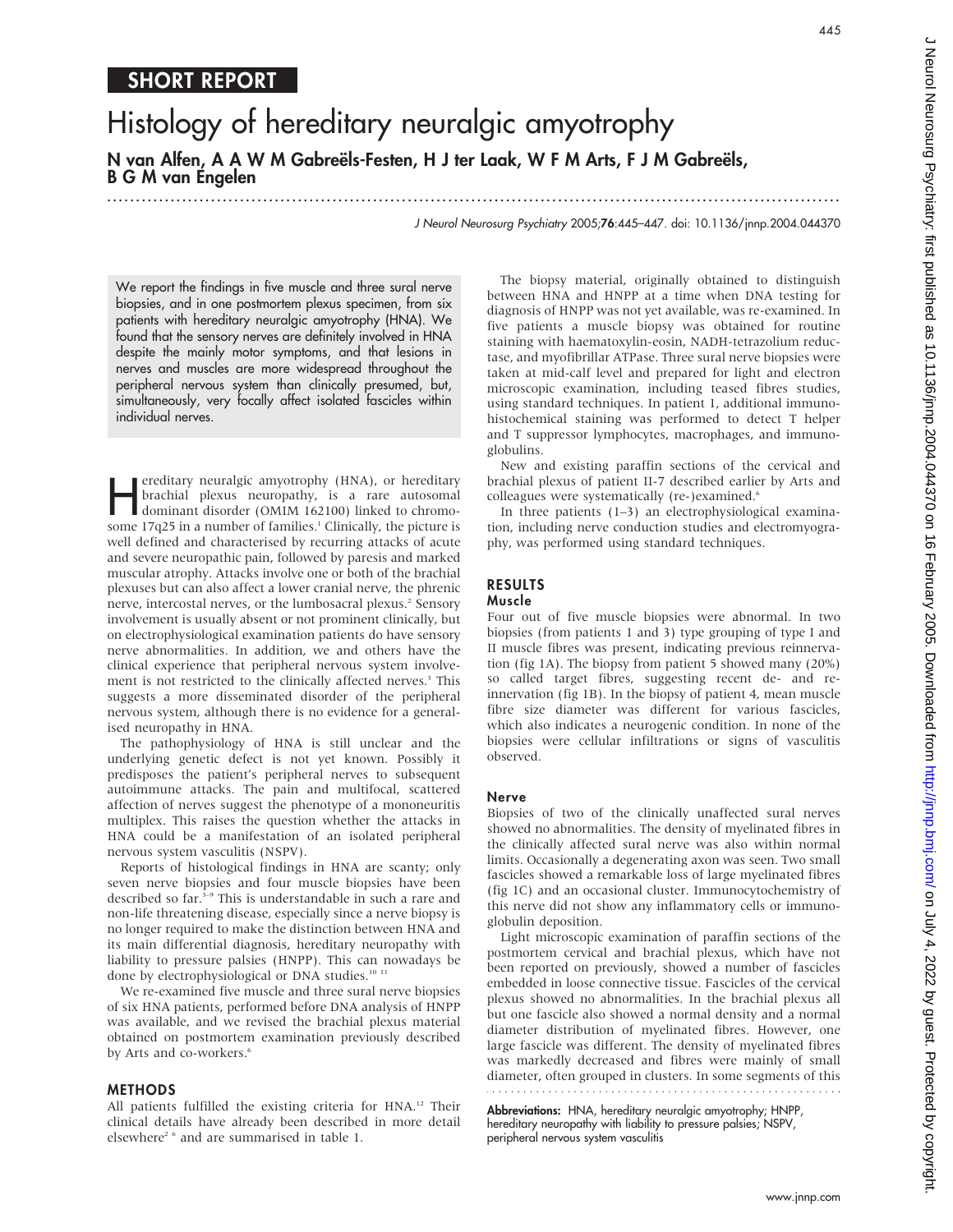| Patient                                |                                   |                       | 3                                 | 4                        | 5                        | $6*$                             |
|----------------------------------------|-----------------------------------|-----------------------|-----------------------------------|--------------------------|--------------------------|----------------------------------|
| Sex, age at biopsy                     | Male, 53 years                    | Male, 29 years        | Male, 19 years                    | Female, 9 years          | Female, 8 years          | Female, 72 years<br>(postmortem) |
| Age at first attack                    | 17 years                          | 28 years              | 3 years                           | 9 years                  | 8 years                  | 21 years                         |
| No. of attacks                         |                                   |                       |                                   |                          |                          |                                  |
| Muscle                                 | Soleus                            | Deltoid               | Soleus                            | Soleus                   | Deltoid                  |                                  |
| Clinically affected?                   | Yes                               | Yes.                  | <b>No</b>                         | <b>No</b>                | Probably yes             |                                  |
| Sural nerve                            | $^{+}$                            |                       | $^{+}$                            | $^{+}$                   |                          | (Brachial plexus)                |
| Clinically affected?                   | Yes                               |                       | <b>No</b>                         | <b>No</b>                |                          |                                  |
| Time between biopsy<br>and last attack | Muscle: 2 weeks<br>Nerve: 2 years | 6 months              | 1 year                            | Acute <sup>+</sup>       | Acute†                   | $>$ 30 years $\dagger$           |
| Clinical features of last attack       | <b>Bilateral BP</b><br>+right LSP | Bilateral<br>upper BP | Right upper BP<br>+posterior cord | Right upper<br><b>BP</b> | Right upper<br><b>BP</b> | Upper and<br>medial BP           |

BP, brachial plexus; LSP, lumbosacral plexus.

fascicle large fibre loss was more pronounced. The endoneural collagen of this fascicle was substantially increased (fig 1D).

The blood vessels in all nerve specimens were unremarkable, and there were no signs of a tomaculous neuropathy (for example, HNPP) in any of the biopsies.

#### Other studies

In three adult patients (1–3), extensive EMG and ENG examination revealed abnormalities compatible with scattered axonal lesions in the distribution of the brachial plexus, and in patient 1 also in the lumbosacral plexus. None had diffuse slowing of sensory abnormalities, prolonged distal latencies, or signs of nerve entrapment as are found in HNPP.

Figure 1 Findings in HNA biopsies. Length of bars is 50  $\mu$ m (A, B, and D) or 20  $\mu$ m (C). (A) Myofibrillar ATPase (after pre-incubation at pH 4.2) stained section of the soleus muscle. The checkerboard pattern is slightly disturbed. Type I fibres (dark) are grouped together at the right and type II fibres are found on the left. (B) NADH-TR stained section of the deltoid muscle. Several fibres contain unstained circular regions in the middle or at the border of muscle fibres. These so called target fibres indicate decreased neuronal innervation. (C) Epon embedded  $1 \mu m$ section of the sural nerve of patient 1 showing a fascicle with total loss of large fibres. (D) New paraffin section of the brachial plexus of patient II-7 from the family reported by Arts and co-workers.<sup>6</sup> Marked and variable loss of myelinated fibres within one fascicle of the brachial plexus can be seen.

## **DISCUSSION**

Here we report on the re-examination of unique histological material consisting of five muscle and three sural nerve biopsies, and a postmortem brachial plexus, from six HNA patients. This study allows us to characterise the histology of HNA more precisely.

#### Focal involvement

Signs of neurogenic lesions in the two clinically unaffected muscles show that lesions during an attack of HNA are more widespread throughout the peripheral nervous system than is apparent on clinical evaluation. This is supported by the description of Arts and colleagues, who found that the biopsy of a clinically unaffected sural nerve showed a slight and focal decrease in the number of myelinated nerve fibres suggesting an axonal lesion in a few fibres.<sup>6</sup> We also found evidence that HNA causes very focal lesions within individual nerves.

Even though the sural nerve is not the most likely nerve to be involved in HNA patients, in whom the lumbosacral plexus is only affected in  $12\%$  of attacks,<sup>2</sup> the one clinically affected sural nerve of one of our patients was abnormal, but only in two small fascicles. Convincing evidence of focal involvement of nerves was also found in paraffin sections of the postmortem brachial plexus specimen. The Epon embedded 1 µm sections showed very few abnormalities, whereas one fascicle of the paraffin embedded section of the brachial plexus was definitely abnormal.

#### Sensory involvement

Of the known total of 10 nerve biopsies in HNA, eight were taken from a sensory nerve, one from a proximal motor fascicle of the median nerve, and one was the postmortem plexus specimen. The finding of abnormalities in six out of eight of the sensory nerves confirms that, although clinically the deficit is mainly motor, the sensory nerves are definitely also involved in attacks of HNA.

#### Pathophysiology

In our study and, except for one, in all other studies on nerve, muscle, or skin biopsies in HNA, signs of necrotising vasculitis were lacking. Klein and co-workers reported multiple microvessels with epineural perivascular mononuclear inflammatory cell infiltrates, and active multifocal axonal degeneration in two of the three radial sensory nerves. Although the inflammation did involve the vessel wall, there were no signs of fibrinoid necrosis.<sup>4</sup> Since the diagnosis of non-systemic NSPV requires histological demonstration of both vessel wall inflammation and necrosis, there is no definite evidence as yet that HNA is a limited form of NSPV.